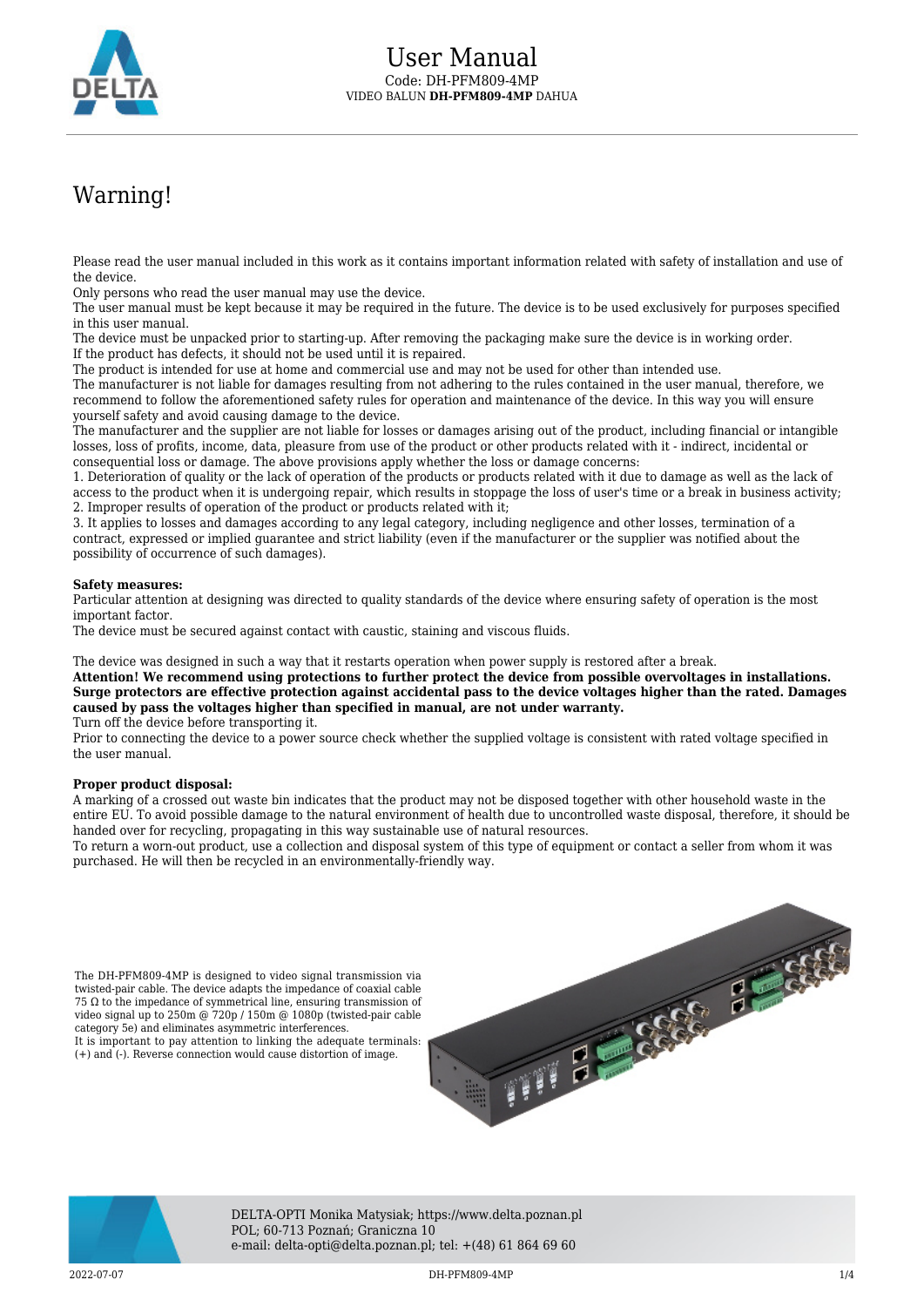

## User Manual Code: DH-PFM809-4MP VIDEO BALUN **DH-PFM809-4MP** DAHUA

| Standard:                                       | $\bullet$ AHD - 5 Mpx,<br>• HD-CVI - 8 Mpx 4K UHD,<br>• HD-TVI - 8 Mpx 4K UHD,<br>• CVBS - PAL, NTSC                                                         |
|-------------------------------------------------|--------------------------------------------------------------------------------------------------------------------------------------------------------------|
| Device type:                                    | Passive                                                                                                                                                      |
| Number of channels:                             | 16 pcs Video                                                                                                                                                 |
| Video transmission range:                       | • 250 m @ 720p - UTP cat. 5e<br>• 150 m @ 1080p - UTP cat. 5e<br>• 400 m @ CVBS - PAL, NTSC - UTP cat. 5e                                                    |
| Coaxial socket voltage range $75\Omega$ (CVBS): | 1 Vpp                                                                                                                                                        |
| Attenuation:                                    | $\cdot$ 4.43 MHz @ 4.37 dB<br>$\cdot$ 11 MHz @ 4.49 dB<br>$\cdot$ 21 MHz @ 4.84 dB<br>• 38 MHz @ 5.43 dB<br>$\cdot$ 42 MHz @ 5.51 dB<br>• 67.5 MHz @ 5.92 dB |
| Coaxial socket impedance:                       | $75\Omega$                                                                                                                                                   |
| Symmetrical socket impedance:                   | $100 \Omega$                                                                                                                                                 |
| Coaxial socket type:                            | 16 x BNC Straight socket                                                                                                                                     |
| Symmetrical socket type:                        | 16 x screw terminals / 4 x RJ-45 (8-pin, 4 pairs) Socket                                                                                                     |
| Operation temp:                                 | $-10$ °C $\ldots$ 55 °C                                                                                                                                      |
| Permissible relative humidity:                  | < 95 %                                                                                                                                                       |
| Weight:                                         | 1.21 kg                                                                                                                                                      |
| Dimensions:                                     | 430 x 46 x 101 mm                                                                                                                                            |
| Manufacturer / Brand:                           | <b>DAHUA</b>                                                                                                                                                 |
| Guarantee:                                      | 3 years                                                                                                                                                      |

Connectors view:



Front view:

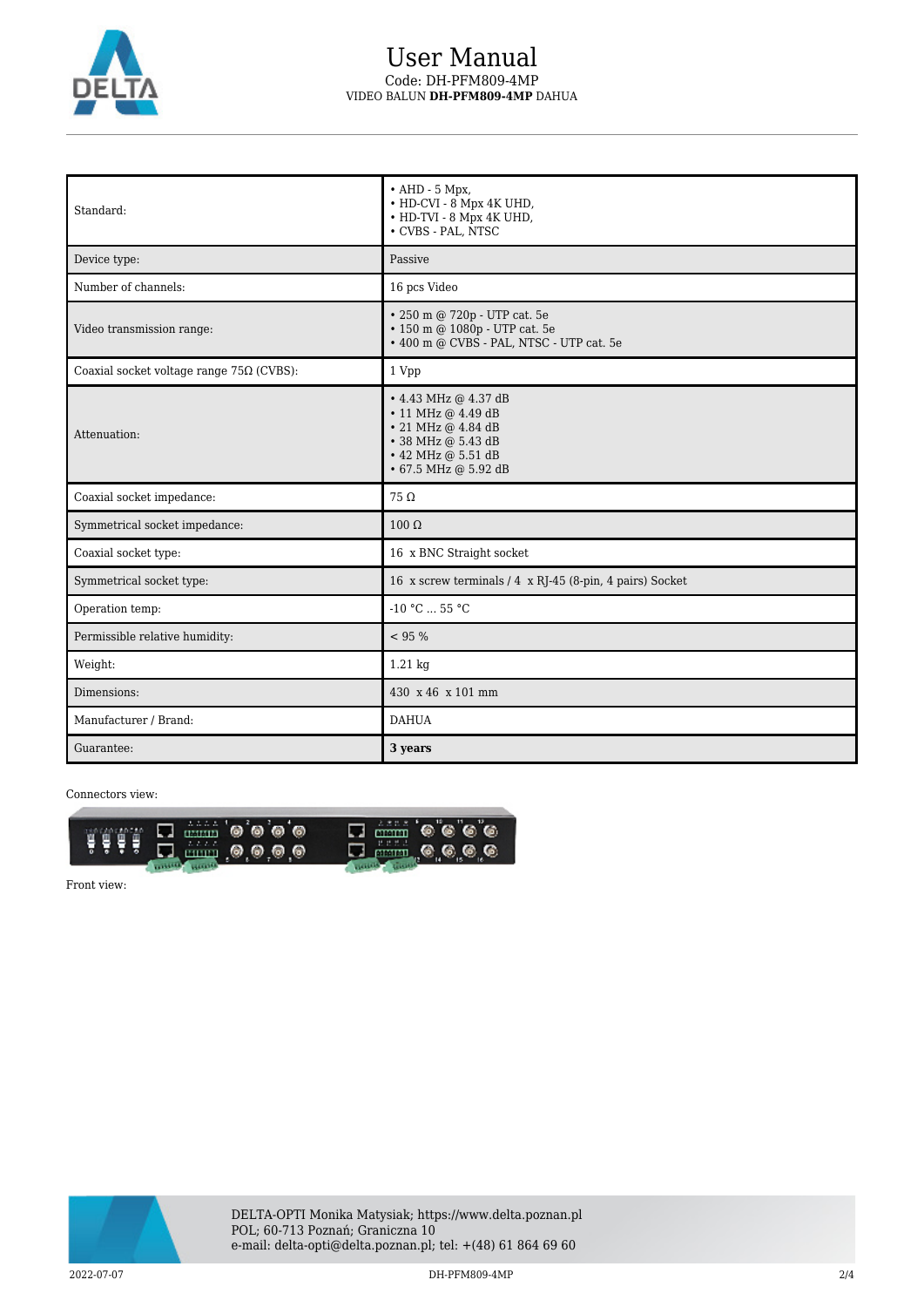



Wiring sequence inside the RJ-45 plug. Plug wiring sequence is consistent with the T568B standard:





- 1) White/Orange camera No.1 signal (+)
- 2) Orange camera No.1 signal (-)
- 3) white/green camera no.2 (+) signal
- 4) blue camera no. 3 (-) signal
- 5) white/blue camera no. 3 (+) signal
- 6) green camera no. 2 (-) signal
- 7) white/brown camera no. 4 (+) signal
- 8) brown camera no. 4 (-) signal A) Camera 1
- B) Camera 2
- C) Camera 3
- D) Camera 4
- In the kit:



DELTA-OPTI Monika Matysiak; https://www.delta.poznan.pl POL; 60-713 Poznań; Graniczna 10 e-mail: delta-opti@delta.poznan.pl; tel: +(48) 61 864 69 60

2022-07-07 DH-PFM809-4MP 3/4